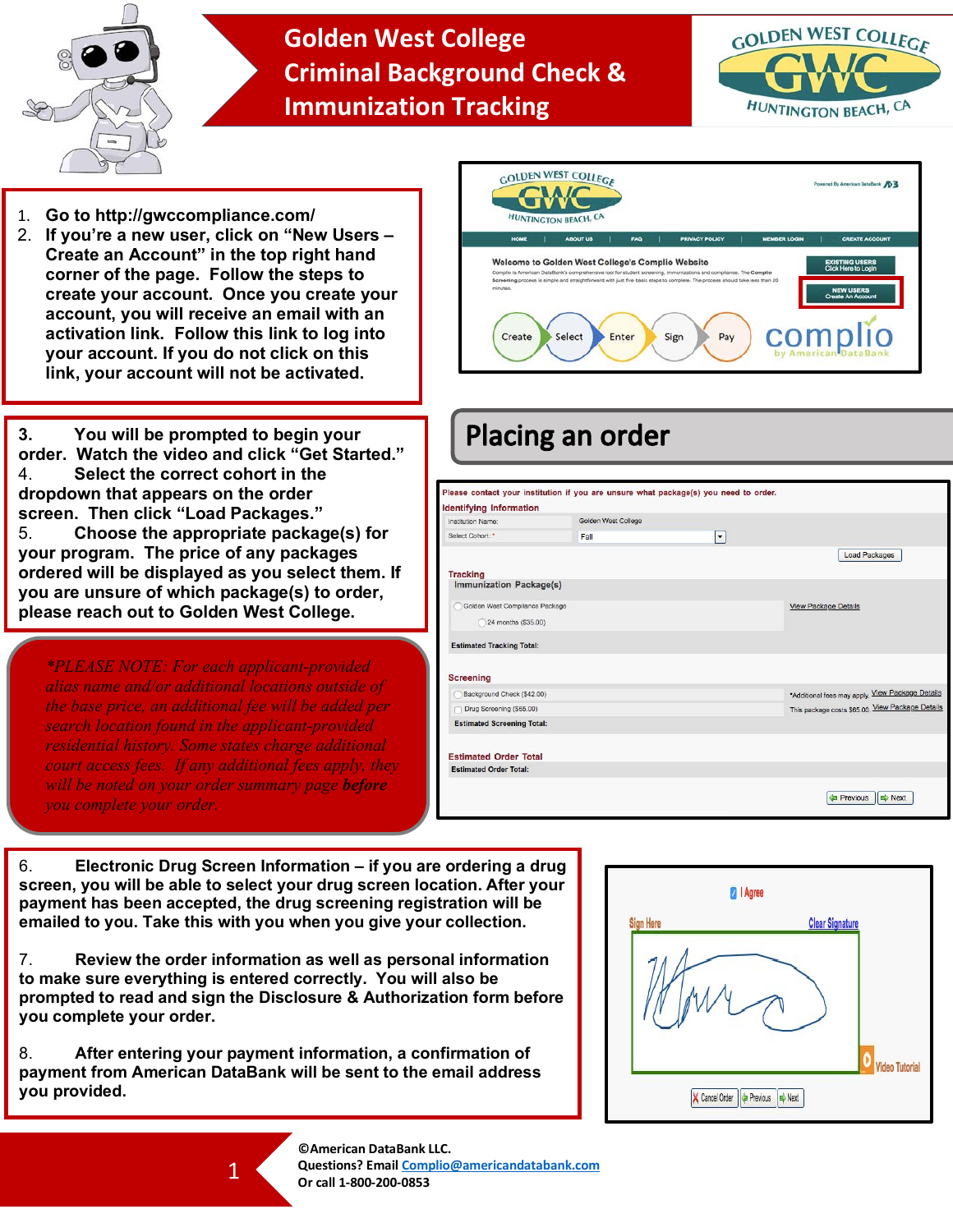## Uploading Documents



**9. From the home page of your Complio account, click "Upload Documents" on the upper right hand side of the screen. Browse through your files for the documents you want to upload into your Complio document library.**

**You can also upload these as you completed each requirement individually. You can associate the same document to more than one requirement. If the requirement needs a series of titers or shots, you will need to associate your document to each item.**





**©American DataBank LLC. Questions? Email Complio@americandatabank.com Or call 1-800-200-0853**

 $\mathcal{P}$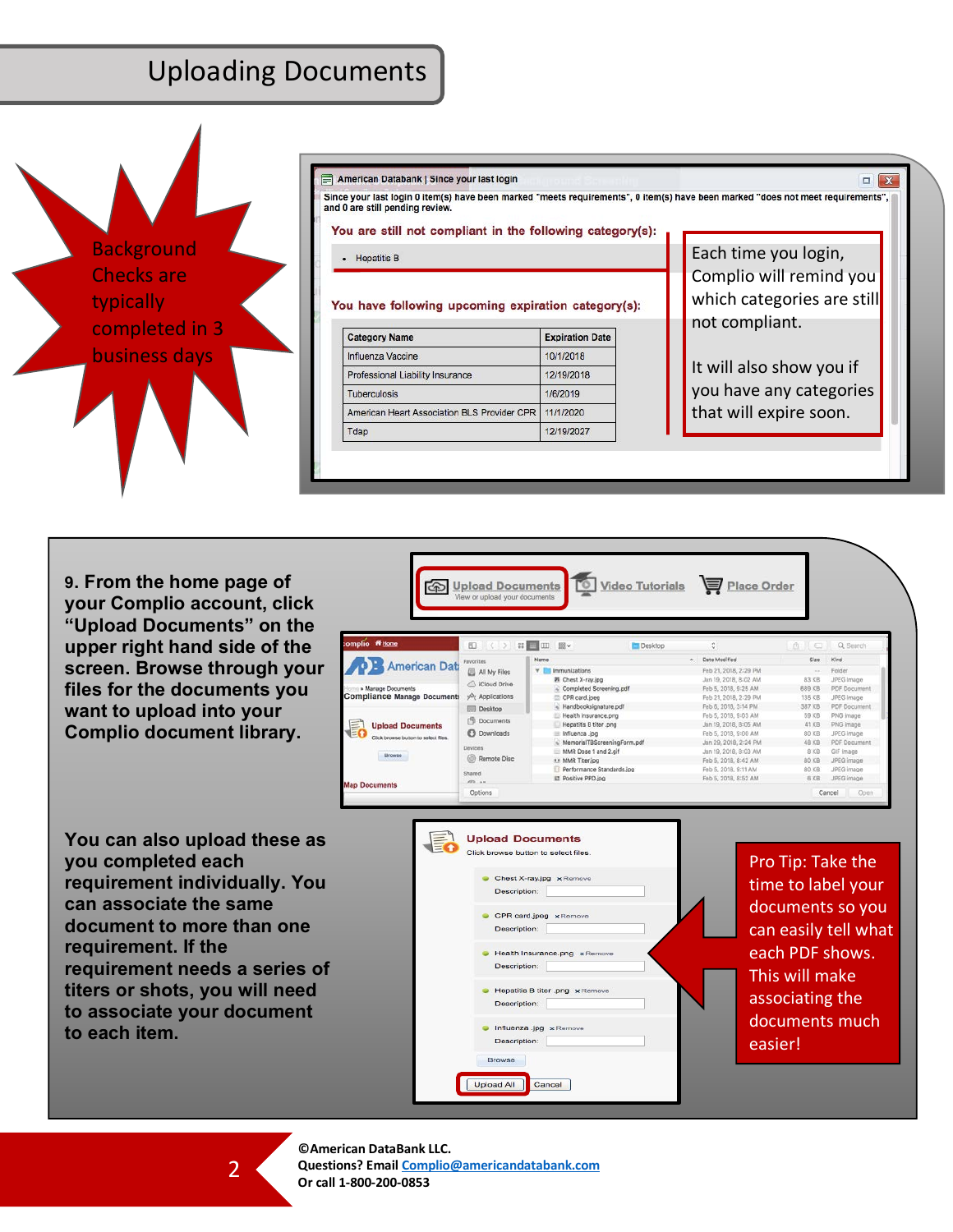## **Associating Documents**

**10. Return to your Home page, where you will see the list of requirements listed.** 

**11. Click "Enter** 

**Requirements" to the right side and indicate which required items you are submitting. You will see what is required to become compliant for each category as soon as you click "Enter Requirements".**

**12. Choose the documents from your document library that should be associated with each item. You may also upload these individually into the category as well.**

**13. You may need to submit multiple items for a single compliance category. You may also assign the same document to multiple items.** 

**14. Enter the details required for each item – date, results, etc.**

**15. Documents are reviewed within 1-3 business days. Be sure to submit documents at least 3 business days prior to any deadline you have.**

**16. Don't forget to click "Submit"!**

| <b>Required Compliance Category</b> |                      |
|-------------------------------------|----------------------|
| <b>O</b> MMR                        | + Enter Requirements |
| <b>&amp; Varicella</b>              | + Enter Requirements |
| <b>O</b> Hepatitis B                | + Enter Requirements |
| <b>2</b> Tuberculosis               | - Enter Requirements |



You might need to submit more than one item for each category. You can associate the same document to more than one item in each category. In this example I would want to associate my document to each titer – Measles, Mumps, and Rubella. I then need to add my result and my date for each titer as well.

| MMR:                                                                                                                                                                                                                                                                                                                                                                                                |                                  |                                    |                                 |  |  |  |  |  |
|-----------------------------------------------------------------------------------------------------------------------------------------------------------------------------------------------------------------------------------------------------------------------------------------------------------------------------------------------------------------------------------------------------|----------------------------------|------------------------------------|---------------------------------|--|--|--|--|--|
| You must submit proof of a Measles Titer, Mumps Titer, and a Rubella Titer, dated within the last 10 years.<br>If any of your titers are not positive (negative or equivocal) you must submit 2 MMR Boosters dated after your not immune titer(s).<br>If you must submit MMR Boosters, they must be dated at least 30 days apart. You will be compliant for 30 days after you submit MMR Booster 1. |                                  |                                    |                                 |  |  |  |  |  |
| <b>Apply For Exception</b><br>Measles Titer<br>Select a requirement:                                                                                                                                                                                                                                                                                                                                |                                  |                                    |                                 |  |  |  |  |  |
| fill the form below for Measles Titer                                                                                                                                                                                                                                                                                                                                                               |                                  |                                    |                                 |  |  |  |  |  |
| Date:                                                                                                                                                                                                                                                                                                                                                                                               | 02-05-2018                       | $\overline{\boxplus}$<br>Document: | $-$ SELECT $-$                  |  |  |  |  |  |
| Results:                                                                                                                                                                                                                                                                                                                                                                                            | Positive                         |                                    |                                 |  |  |  |  |  |
| Upload Additional Documents:                                                                                                                                                                                                                                                                                                                                                                        | MMR Titer.jpg x Remove<br>Browse |                                    |                                 |  |  |  |  |  |
| Note:                                                                                                                                                                                                                                                                                                                                                                                               |                                  |                                    | I need to associate             |  |  |  |  |  |
|                                                                                                                                                                                                                                                                                                                                                                                                     |                                  |                                    | this document to<br>each titer! |  |  |  |  |  |
|                                                                                                                                                                                                                                                                                                                                                                                                     |                                  |                                    |                                 |  |  |  |  |  |
|                                                                                                                                                                                                                                                                                                                                                                                                     |                                  |                                    |                                 |  |  |  |  |  |
|                                                                                                                                                                                                                                                                                                                                                                                                     |                                  |                                    | Submit<br>Cancel                |  |  |  |  |  |

**©American DataBank LLC. Questions? Email Complio@americandatabank.com Or call 1-800-200-0853**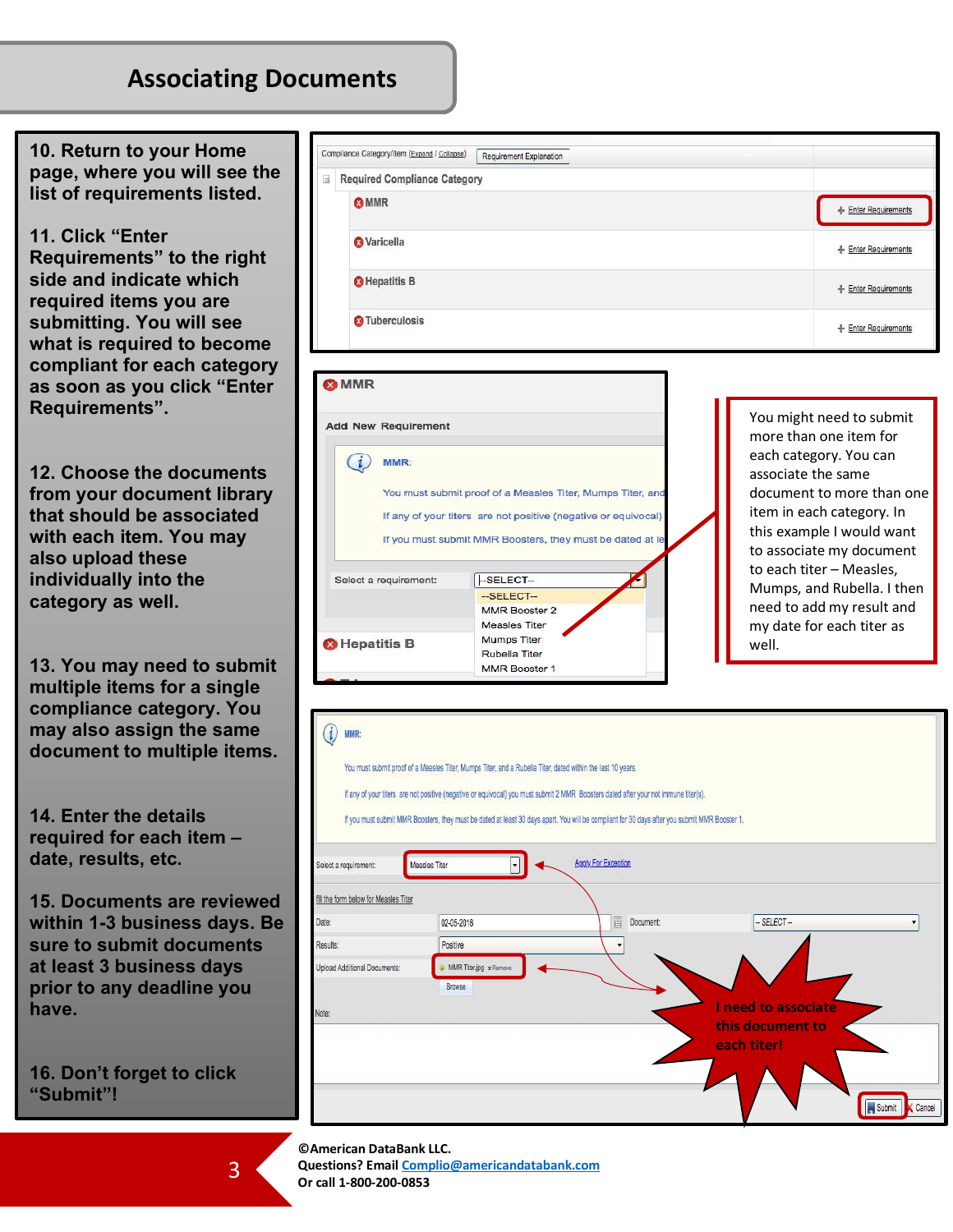17. Once you have submitted your documentation for review, the red X on the left side of your home screen will become a yellow exclamation point. A yellow exclamation point indicates your document is pending review.

18. American DataBank will review your documents to ensure they meet Golden West College's standards.

19. If you have any questions about what your documents needs to have in order to be approved, please click on "Requirement Explanation", at the top of your screen.

20. Once American DataBank reviews your documents, the category will either have a green check mark or a red X next to the category.

21. A green check mark means the category is compliant.

22. A red X means the category is not compliant.

23. If your document doesn't meet the requirements, you will receive a notification from Complio with an explanation.

24. Your account will show all green check marks once you are fully compliant